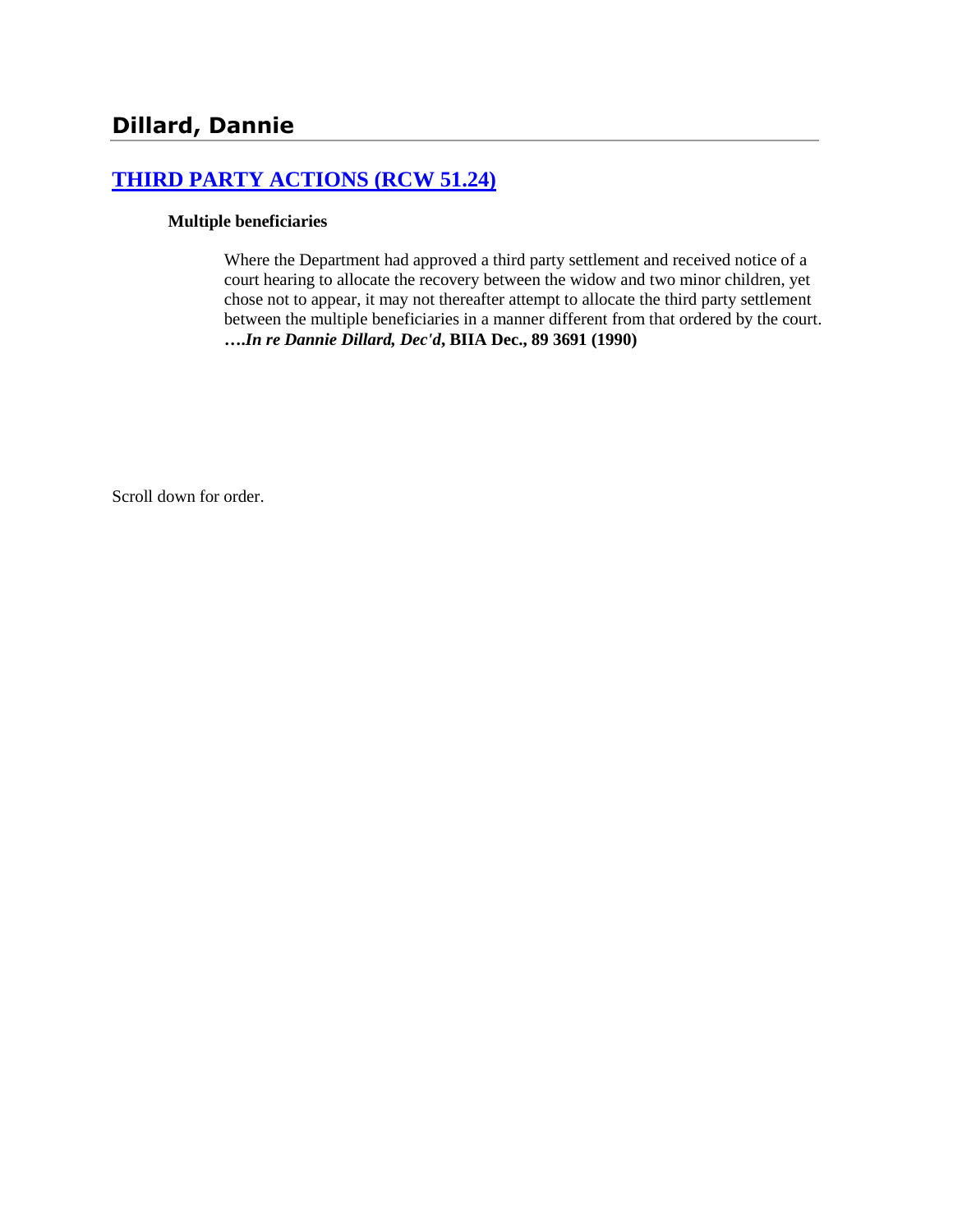### **BEFORE THE BOARD OF INDUSTRIAL INSURANCE APPEALS STATE OF WASHINGTON**

### **IN RE: DANNIE L. DILLARD, DEC'D ) DOCKET NO. 89 3691**

**CLAIM NO. J-747039 ) DECISION AND ORDER**

APPEARANCES:

Beneficiaries, Susan L. Dillard, Jennifer Dillard and Michael Dillard, by Buskirk and Anderson, per Bruce A. Buskirk

**)**

Employer, Sun Rise West, None

Department of Labor and Industries, by The Attorney General, per Steve LaVergne, Paralegal, and Douglas D. Walsh, Assistant

This is an appeal filed by the beneficiaries of the deceased on August 28, 1989 from orders of the Department of Labor and Industries dated June 29, 1989. One order determined that the minor children of the deceased worker had recovered \$5,600.00 in a third party settlement, declared a statutory lien for the sum of \$4,272.19 against the third party recovery of Jennifer and Michael Dillard, and demanded reimbursement in the amount of \$865.22. The other order determined that Susan Dillard, widow of the deceased, had recovered \$134,400.00 in a third party settlement, declared a statutory lien for the sum of \$42,504.23 against the third party recovery of the widow, and demanded reimbursement in the amount of \$17,897.01. **REVERSED AND REMANDED**.

## **DECISION**

Pursuant to RCW 51.52.104 and RCW 51.52.106, this matter is before the Board for review and decision on a timely Petition for Review filed by the beneficiaries to a Proposed Decision and Order issued on April 18, 1990 in which the orders of the Department dated June 29, 1989 were affirmed.

The Board has reviewed the evidentiary rulings in the record of proceedings and finds that no prejudicial error was committed and said rulings are hereby affirmed. The stipulated facts are well set forth in the Proposed Decision and Order.

Briefly, Mr. Dillard died as a result of a structural failure of a part of the drive mechanism of the helicopter he occupied. His death occurred within the course of his logging employment on May 31, 1986. Susan Dillard, his widow, and his two minor children by a former marriage, brought suit against the defendant in a third party action pursuant to statute. See RCW 51.24.030. The action was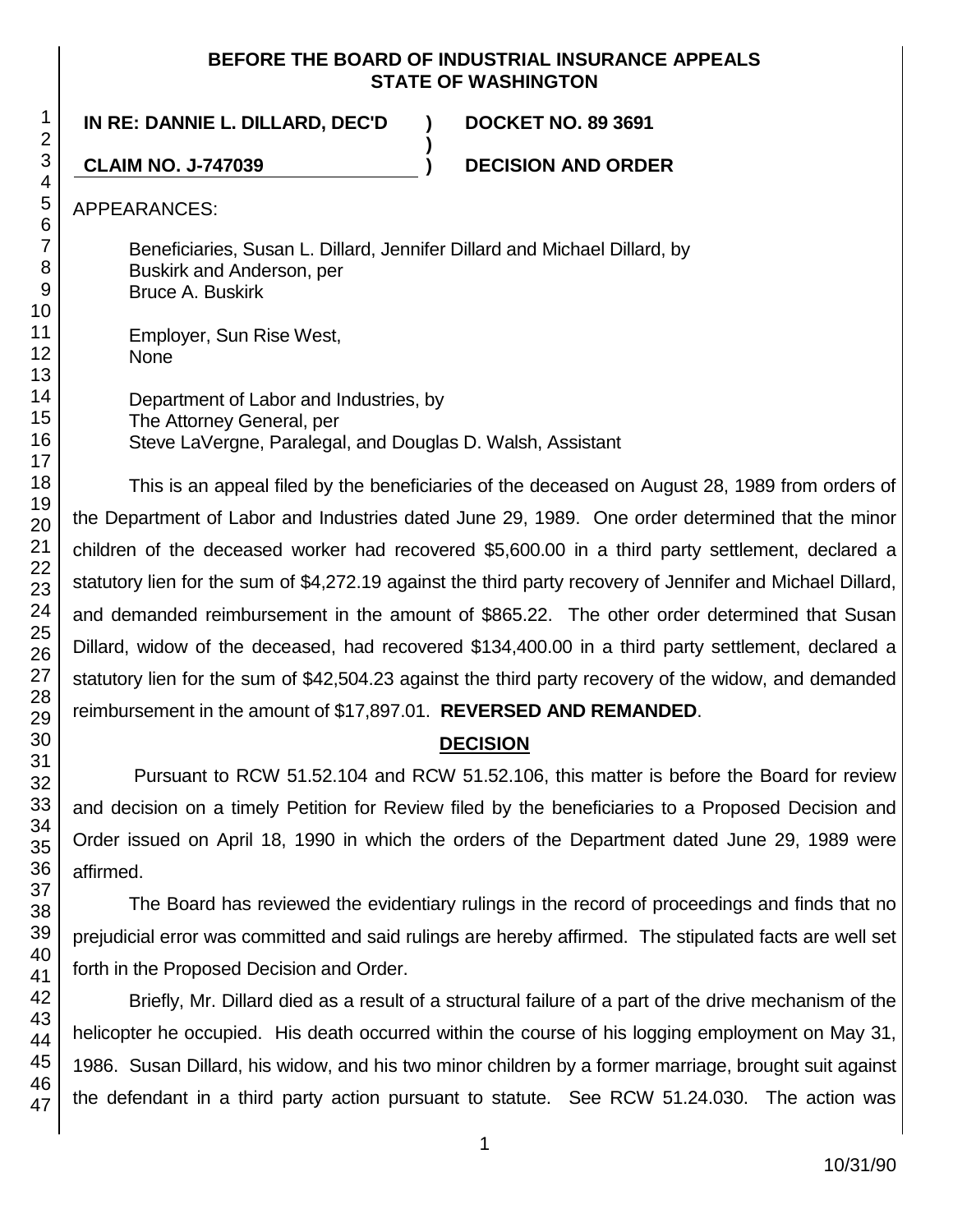removed to Federal District Court. The Department calculated the beneficiaries' entitlement under the Act at \$255,716.80. See RCW 51.24.060. The beneficiaries settled with the third party for \$140,000.00 in damages. The Department approved the settlement in writing. See RCW 51.24.090.

The Department was told the beneficiaries were going to agree to an equal division (allocation) of the recovery between the widow and the two minor children. The Department advised the beneficiaries it would not agree. The Department was given notice of a hearing before the court during which the court would set the allocation. The Department did not appear nor did it file a motion, brief, or position paper setting forth its position. The court set the allocation at 50% of the recovery to the widow and 25% to each of the minor children. The Department thereafter issued orders which allocated 96% of the recovery to the widow and 4% to the children. The beneficiaries appealed from the orders.

The issue is whether, after its written approval of the overall settlement, the Department may establish an allocation of a third party recovery (for purposes of reimbursement) which is different from a court- ordered allocation. There are three sub-issues: (1) whether the Department waived its objection to the allocation; (2) whether the Department is estopped from asserting its lien in accord with its allocation of the settlement; and (3) whether, in the absence of established standards, the Department's allocation procedure is arbitrary and capricious. A collateral issue is whether the Department's action was constitutional.

In its allocation procedure, the Department has done what is not only legally incorrect, but also unfair. It may not have both sides of the argument. The Department argues it may approve the settlement between the beneficiaries and the third party defendant, take the benefit of that bargain, and then disapprove the allocation in order to maximize its lien recovery. This, however, would be at the expense of those who have done its work in pursuing the litigation and obtaining the settlement, and, more importantly, those whom the Department was created to serve. See RCW 51.04.010 et seq. It is unfair and disingenuous to attribute to the widow an amount of money that she did not and probably could not have received in the third party action.

The statutory intent is to make certain the Department has the ability to maximize its reimbursement from a liable third party, not from the beneficiaries of the injured or dead worker. One of the ways to insure that this legislative intent is carried out is to require written approval by the Department when there is a lesser recovery contemplated than the entitlement. The entitlement is defined as the amount paid and payable to the beneficiaries under the Act. RCW 51.24.090. The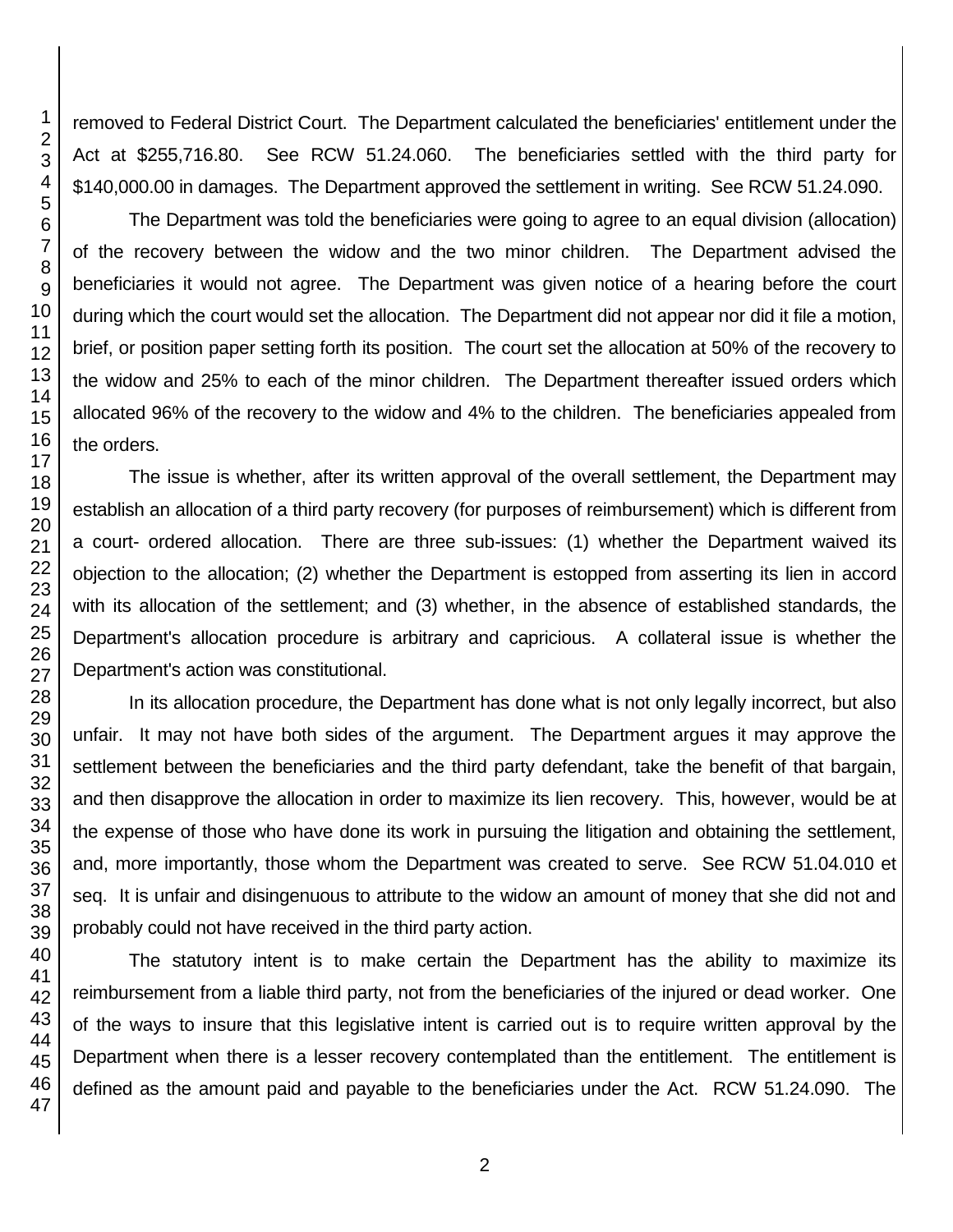statutory scheme is outlined by the Court of Appeals in In re Estate of Boettcher, 35 Wn.App. 178, 180-181, 665 P.2d 1378 (1983):

> This section [RCW 51.24.090] was enacted in 1977 as part of several sections dealing with third party actions. RCW 51.24.030-.100. In general, these provisions allow a beneficiary to elect to seek damages for personal injuries from third persons while receiving workers' compensation benefits. RCW 51.24.030. The beneficiary is entitled to benefits under the statute regardless of any election. RCW 51.24.040.

If an election is made to pursue a third party claim and the beneficiary obtains an award or settlement, after payment of costs and reasonable attorney's fees, 25 percent of the recovery is to be paid to the beneficiary. Although the beneficiary may compromise that 25 percent, DLI [Department of Labor and Industries] is entitled to reimbursement out of the remaining proceeds for compensation or benefits paid. The beneficiary then receives any remaining balance. Any award or settlement of the third party action is subject to a lien by the department. RCW 51.24.060.

If the beneficiary elects not to pursue a third party claim, DLI is authorized to do so. It may prosecute or compromise the claim at its discretion and recover benefits paid to the beneficiary after deducting costs and attorney's fees. The beneficiary receives any remainder. RCW 51.24.050.

[1] It is apparent from this statutory scheme that the Legislature intended DLI to aggressively collect any benefits paid to the beneficiary. See House Journal, 45th Legislature (1977), at 1465. To this end, the right to reimbursement for benefits paid is protected in the settlement context by requiring written approval if the settlement results in the beneficiary receiving less than his or her entitlement. Otherwise, the settlement is void. RCW 51.24.090.

By attributing 96% of the settlement to the widow, the Department is attempting to reduce the benefits of one beneficiary by the recovery made by another beneficiary. This the Department may not do. Department liens must be based upon the benefits paid to individual beneficiaries and attributed to the recovery made by such individual. The Department is not statutorily authorized to recoup from the widow the difference between the children's entitlement and their portion of the settlement as dictated by the court. Boettcher, at 182.

If a part of the settlement (the allocation) is void under RCW 51.24.090, logic would dictate that the entire settlement is void. Nothing in the statute gives the Department a partial veto power. RCW 51.24.090. Furthermore, if a settlement is void, presumably the Department is required to follow the procedure laid out in Boettcher. That is, the Department must move the court to vacate the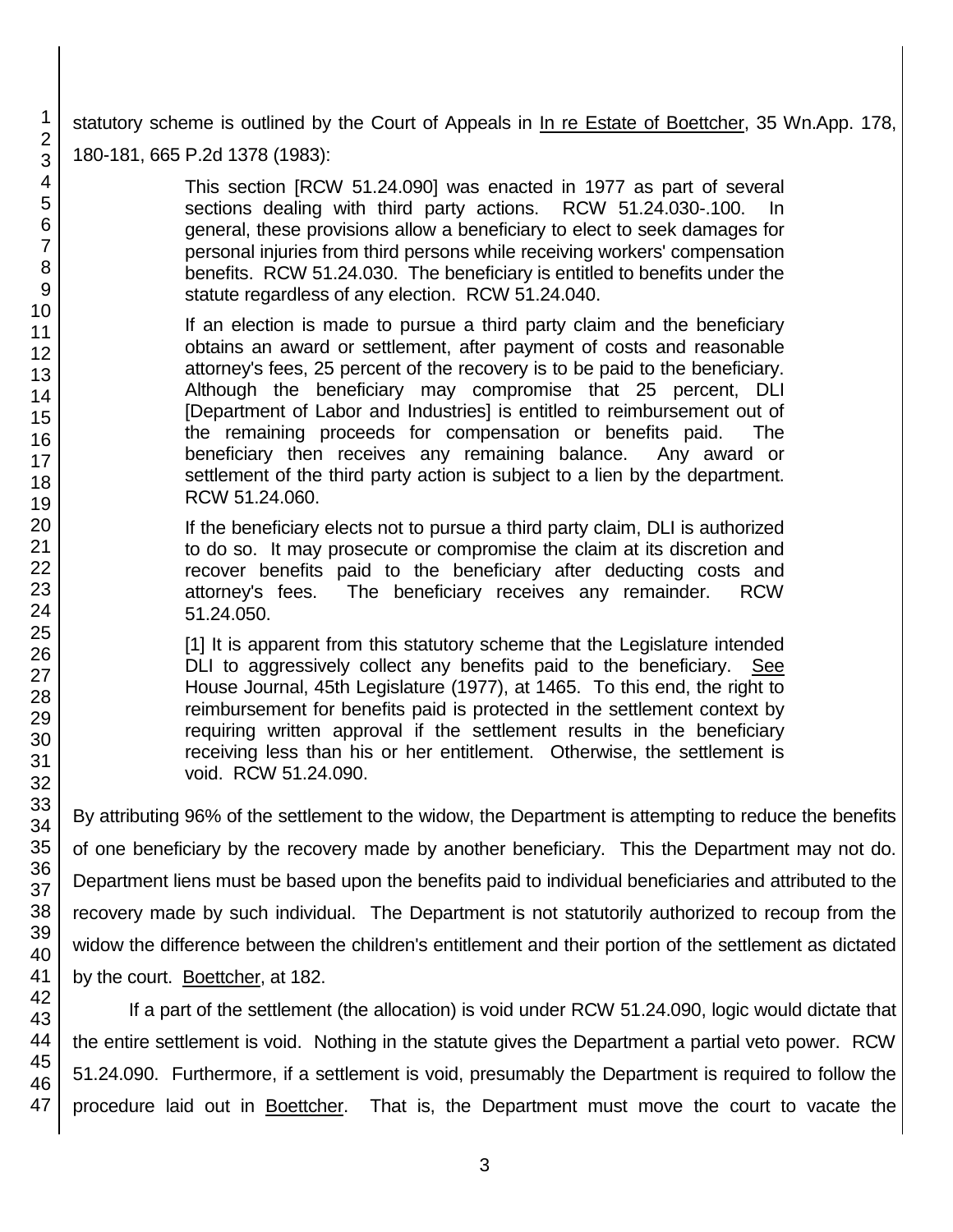settlement. Then the Department could determine whether it should itself proceed against the third party defendant or whether it would approve a different settlement. The Department has not chosen to follow that procedure. Instead, the Department has attempted to void a part of the settlement (the allocation), even though it agreed to the overall compromise between the beneficiaries and the third party.

The Department was given adequate and timely notice of the hearing in federal district court on the issue of allocation. It was aware that the plaintiffs would be presenting the court with a proposed allocation of 50% of the recovery to the widow and 25% to each of the children. While the Department advised the parties plaintiff (the beneficiaries) it would not approve such an allocation, it chose not to give the court the benefit of its position. The Department's written agreement to the overall settlement was before the court. Such an agreement, coupled with the failure to appear, must be interpreted as a waiver of any further rights the Department might have had under the statute to void the settlement or any part thereof. Our Supreme Court has stated:

> A right which one may enforce or insist upon, he may also repudiate or relinquish. Although the relinquishment must be voluntary and intentional, it may be either express or implied. It may arise from an express declaration of an intention not to claim the right, or it may be the result of acts or conduct which are inconsistent with the continued assertion of the right in question.

# In re Arbitration Puget Sound Bridge & Dredging Co. v. Lake Washington Shipyards, 1 Wn.2d 401, 410, 96 P.2d 257 (1939).

The statute makes provision for the manner in which the Department may waive its rights. It may do so by approving a settlement in writing where there is a deficiency recovery. It did so here. RCW 51.24.090.

It is intuitively obvious that an allocation would have to occur as a part of the settlement proceeding. It is equally obvious it was the court, having full jurisdiction over the matter, which would ultimately decide that issue, uncontrolled by the Department, once the Department had approved the settlement. The Department cannot now be heard to complain that the outcome did not fit with its plans or desires.

The Department had the right to approve both the total amount of the deficiency settlement and the allocation. In re Estate of Kinsman, 44 Wn.App. 174 (1986). However, the Department does not have the right to sit back, refuse to participate in the court proceedings, and then ignore the court's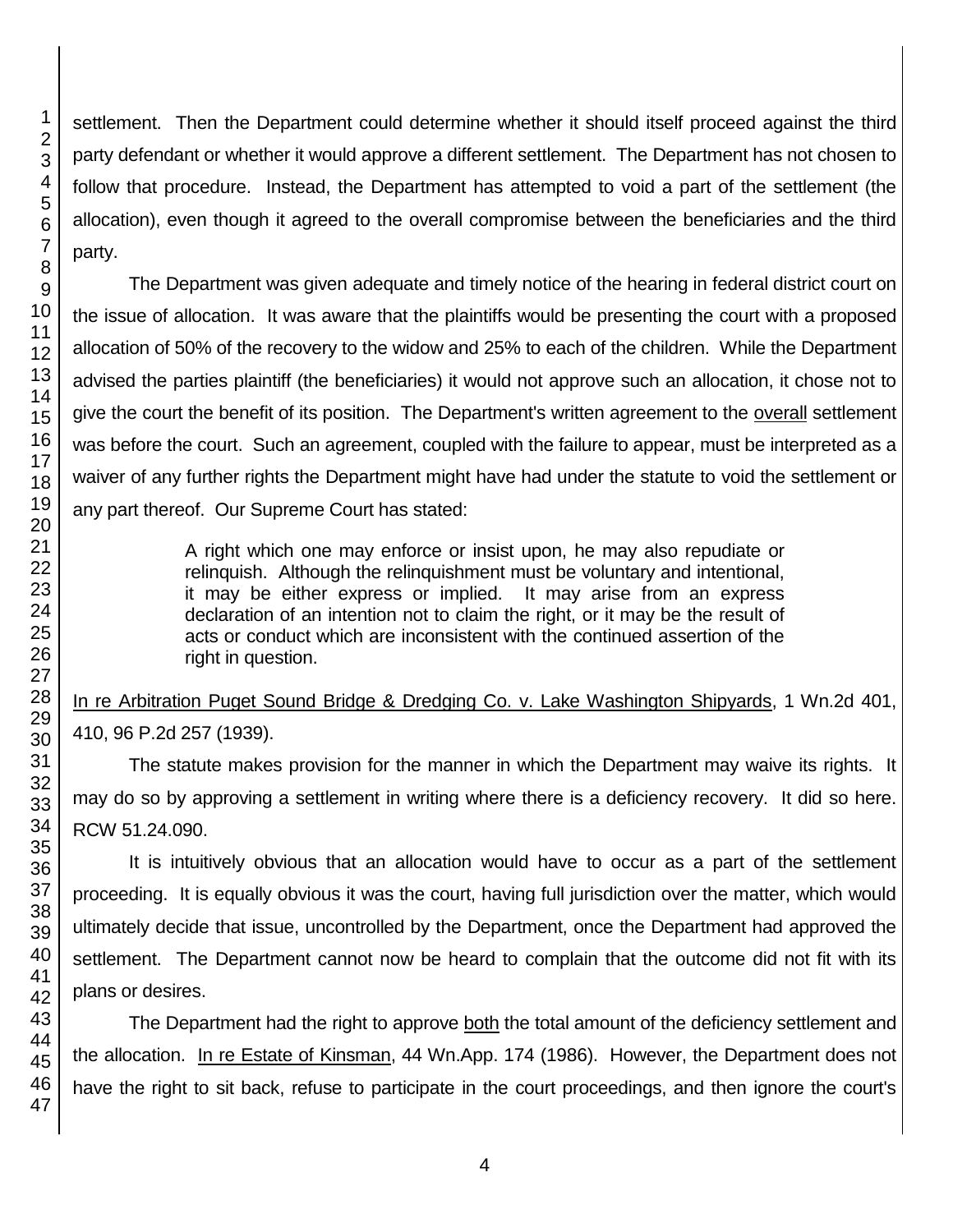allocation. As both Kinsman and Boettcher illustrate, the Department must challenge the settlement through the appropriate judicial channels.

What that means in this case is that the Department was required to appear in court and challenge the proposed allocation. Having failed to do so and, at the same time, having accepted the benefit of the settlement, the Department cannot now be heard to complain.

Having determined that the Department may not allocate the third party settlement in a manner different from that ordered by the court, and having also determined that the Department waived any right it may have had to object to the allocation ordered by the court, we do not reach the other arguments raised by the beneficiaries.

After consideration of the Proposed Decision and Order and the Petition for Review filed thereto, and a careful review of the entire record before us, we make the following:

## **FINDINGS OF FACT**

- 1. On June 4, 1986 the Department of Labor and Industries received a report of accident alleging that Dannie L. Dillard died on May 31, 1986 while working for Sun Rise West. On October 9, 1986 the Department issued an order approving the claim of the surviving spouse for benefits. On October 9, 1986 the Department also issued an order determining that no second injury fund relief was applicable. On June 29, 1989 the Department issued an order declaring a statutory lien against Jennifer and Michael Dillard's third party recovery for the sum of \$4,272.19 and demanding reimbursement in the amount of \$865.22. On June 29, 1989 it also issued an order declaring a statutory lien for the sum of \$42,504.23 against the third party recovery of Susan Dillard and demanding reimbursement in the amount of \$17,897.01. The two orders of June 29, 1989 were received by the surviving spouse and children of Dannie Dillard on July 5, 1989. On August 28, 1989 the surviving spouse and children of Dannie L. Dillard filed a notice of appeal with the Board of Industrial Insurance Appeals from the two orders of June 29, 1989. On September 22, 1989 the Board issued an order granting the appeal subject to proof of timeliness, assigned Docket No. 89 3691 to the appeal and directed that hearings be held on the issues raised by the appeal.
- 2. On May 31, 1986 Dannie L. Dillard was killed in a helicopter crash while working for Sun Rise West. He was survived by his wife, Susan L. Dillard, and two children from a previous marriage, Jennifer and Michael Dillard. Jennifer Dillard was born on September 22, 1972. Michael Dillard was born on January 24, 1975.
- 3. A complaint was filed in the Superior Court of the state of Washington in King County by the Dillard family against various third party defendants associated with the death of Dannie L. Dillard. The suit was later removed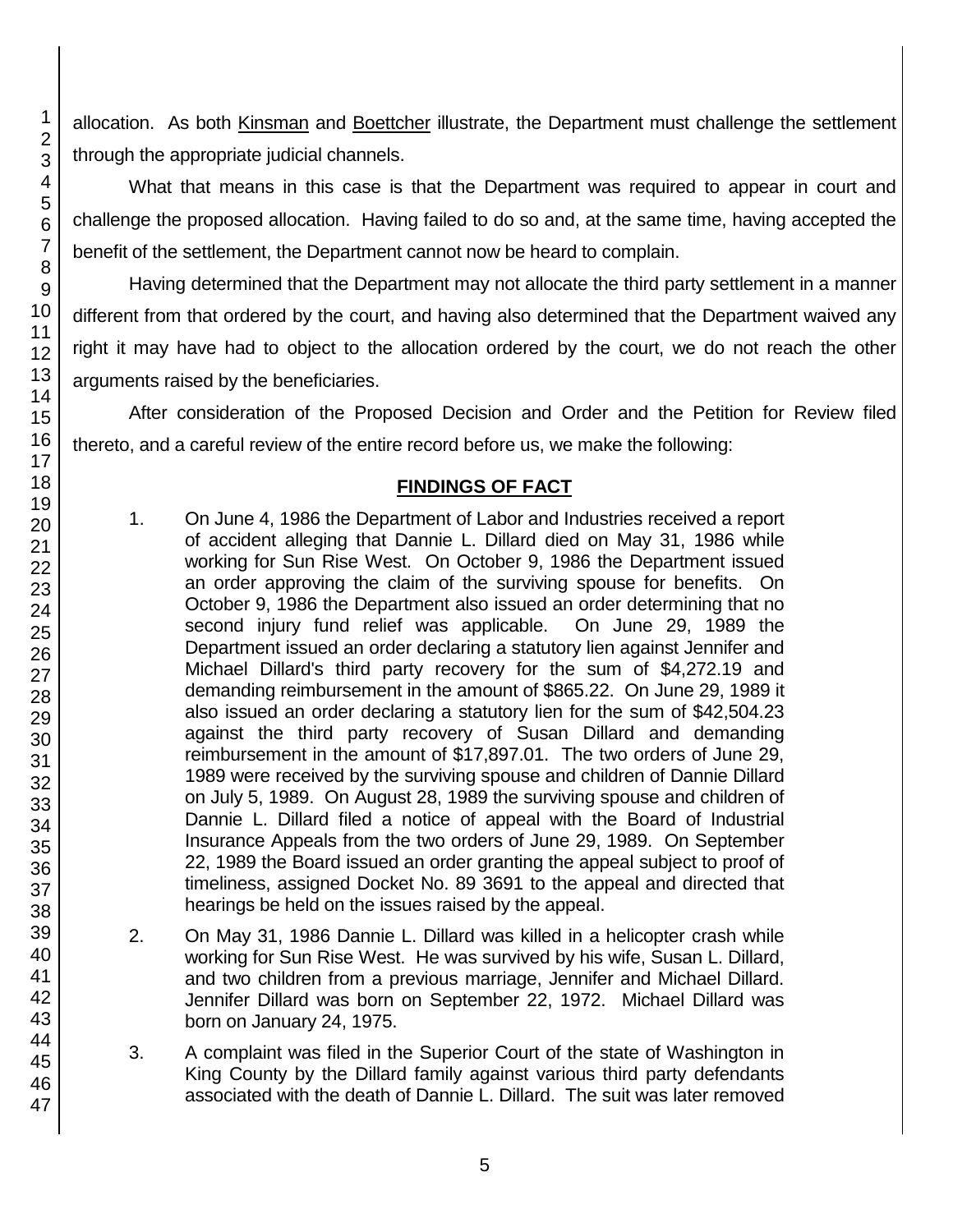to Federal District Court. The parties negotiated a settlement of the civil action for the amount of \$140,000.00, subject to the approval of the Department of Labor and Industries. The settlement was less than the entitlement of the beneficiaries of Dannie L. Dillard under Title 51 RCW, which was in the total amount of \$255,716.80.

- 4. On May 22, 1989 a representative of the Department advised the parties that their proposed allocation of the settlement at 50% to the surviving spouse and 50% to the two children of Dannie L. Dillard was not likely to be approved by the Department.
- 5. On May 24, 1989 the beneficiaries of Dannie Dillard filed a request for waiver of lien and approval of the amount and distribution of the settlement, and also advised the Department of a court hearing on petition for approval of minors' settlement to be held on June 16, 1989.
- 6. On May 30, 1989 the Department notified the beneficiaries that the deficiency settlement in the amount of \$140,000.00 was approved but denied the request for compromise of the Department's lien.
- 7. On June 6, 1989 the Department notified the beneficiaries that it disapproved of their proposed distribution of the recovery. The Department provided a worksheet to the beneficiaries which combined the benefit entitlements of all of the beneficiaries and considered the settlement as paid to all.
- 8. On June 6, 1989 the beneficiaries notified the Department that the court date for settlement approval had been changed to June 23, 1989, with argument to be presented in writing. On June 22, 1989 the beneficiaries notified the Department that the guardian ad litem representing the children of Dannie L. Dillard would approve the settlement only if benefits were divided 50% to the surviving spouse and 50% to the two children.
- 9. On June 27, 1989 the Federal District Court entered an order subsequent to hearing, approving the settlement in the amount of \$140,000.00, to be divided 50% to the surviving spouse and 50% to the two children of Dannie L. Dillard. The Department did not appear at the hearing; it filed no documents with the court regarding or in support of its disapproval of the allocation.
- 10. On June 29, 1989 the Department determined that the minor children had recovered \$5,600.00 in the third party settlement, declared a statutory lien of \$4,272.19 and demanded reimbursement in the amount of \$865.22.
- 11. On June 29, 1989 the Department determined that the widow had recovered \$134,400.00 in the third party settlement, declared a statutory lien of \$42,504.23, demanded reimbursement of \$17,897.01, and ordered that no further benefits be paid to the widow until the excess recovery of \$150.17 had been expended for costs incurred as a result of the condition covered under the claim.